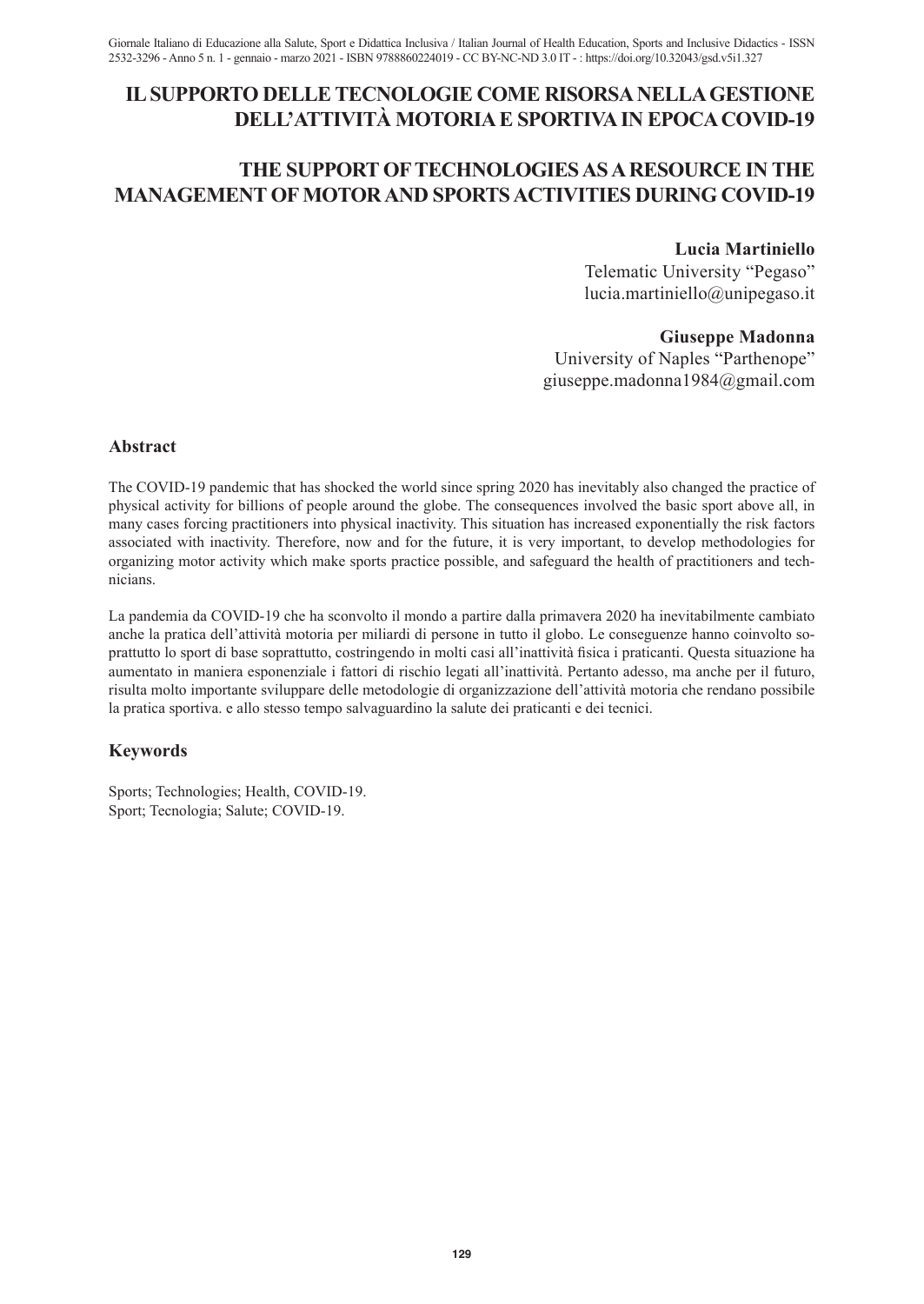## **Introduction**

The impact of the COVID-19 pandemic on human lives has been of great significance. According to the World Health Organization, there are currently over 110 million confirmed cases worldwide, and more than 2.5 million deaths (W.H.O. 2021).

This situation is having strong repercussions on the practice of motor and sports activities, in many cases forcing practitioners to inactivity, with particular reference to those practicing amateur-level sports. Social isolation has been one of the most used means to contain the pandemic: this factor has caused very negative consequences, increasing the cases of sedentary behavior and physical inactivity; an aspect that, for many authors, is already a pandemic in itself (Reis et al. 2020). Furthermore, the lack of technical support and comparison with other practitioners represents a problem in maintaining a high level of concentration and motivation to exercise (Marcus & Forsyth 2009).

Furthermore, motor inactivity also has negative effects on health in the short and long term (Lee et al. 2012), as well as worsening the immune response to infections (Campbell & Turner 2018). Physical inactivity also impacts negatively on the mental and physical health of children and young adults with physical or mental disabilities (Theis et al. 2021, Fitzgerald et al. 2020).

To reduce the negative effects resulting from physical inactivity, and to allow practitioners to play sports safely, the efforts of the scientific community are multiplying; in particular, new technologies can help both prevent the risk of contagion in places where sports are practiced, and offer alternative solutions for the practice of certain sports.

#### **1. Objective**

The aim of this paper is to establish the evolution of studies on Sport and Technology. In particular, the focus is on how much the number of studies on the subject has increased during the COVID-19 pandemic.

## **2. Methods**

In this study, bibliometric methodology was applied using Scopus, the largest abstract and citation database of peer-reviewed literature. The keywords used in this study were "Technology", "Sports", "Health" and "Training". Studies from 1999 to today were taken into consideration. The search string was (TITLE-ABS-KEY ( sports ) AND TITLE-ABS-KEY ( technology ) AND TITLE-ABS-KEY ( health ) AND TITLE-ABS-KEY ( training ) ) AND PUBYEAR  $> 1999$ .

## **3. Results**

In total, 407 documents discussing about sport, technology, health and training were retrieved. Of these, 193 were produced from 2018 onwards, with a clear increase in 2020, the year in which the COVID-19 pandemic began (Fig. 1).



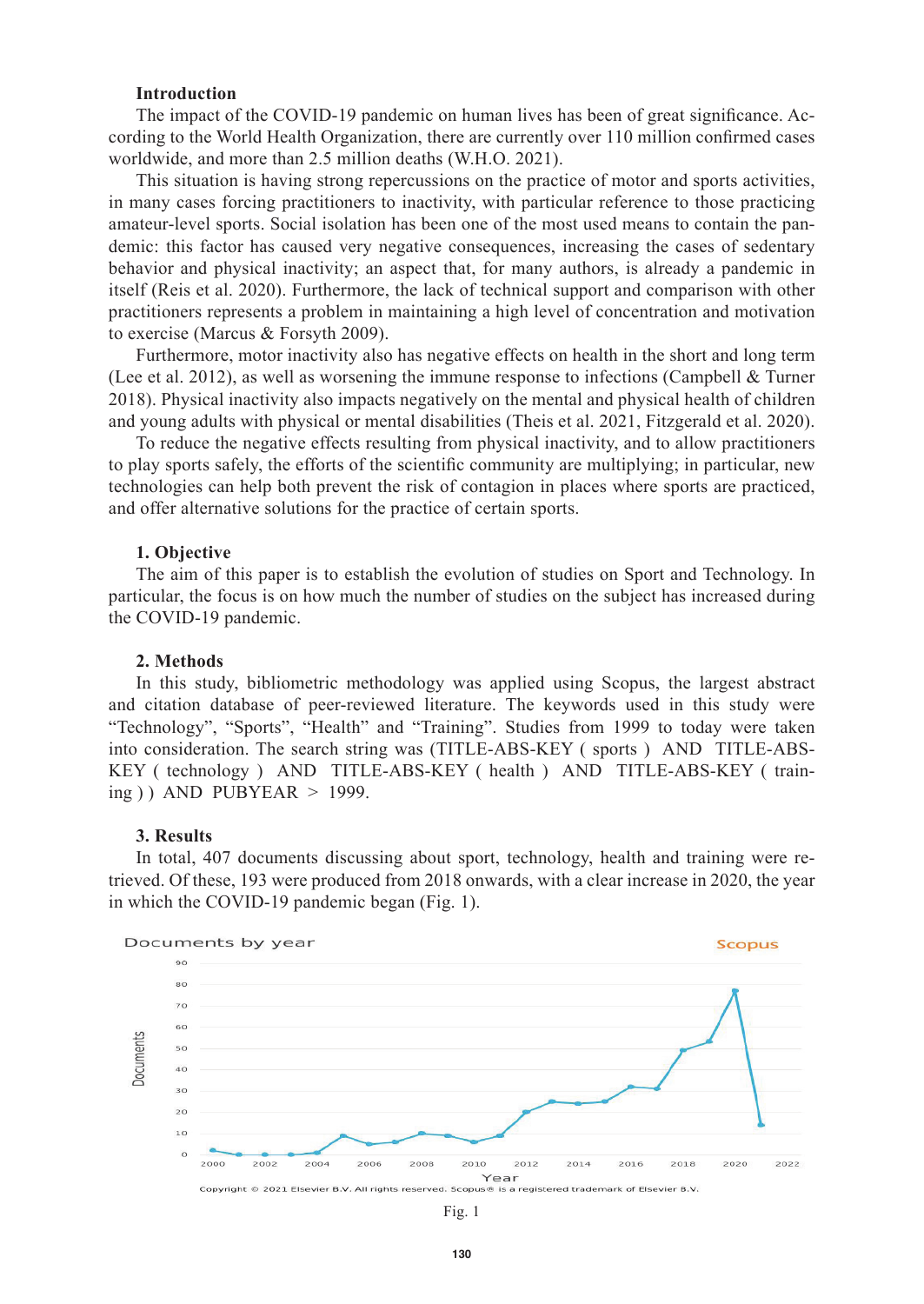More than half of the scientific contributions (60.9%) were articles; 20.9% were Conference Papers (fig. 2)



The main countries that explored the topic were Russia, USA and China, among the most affected by the COVID-19 pandemic.





Compare the document counts for up to 15 countries/territories



Fig. 3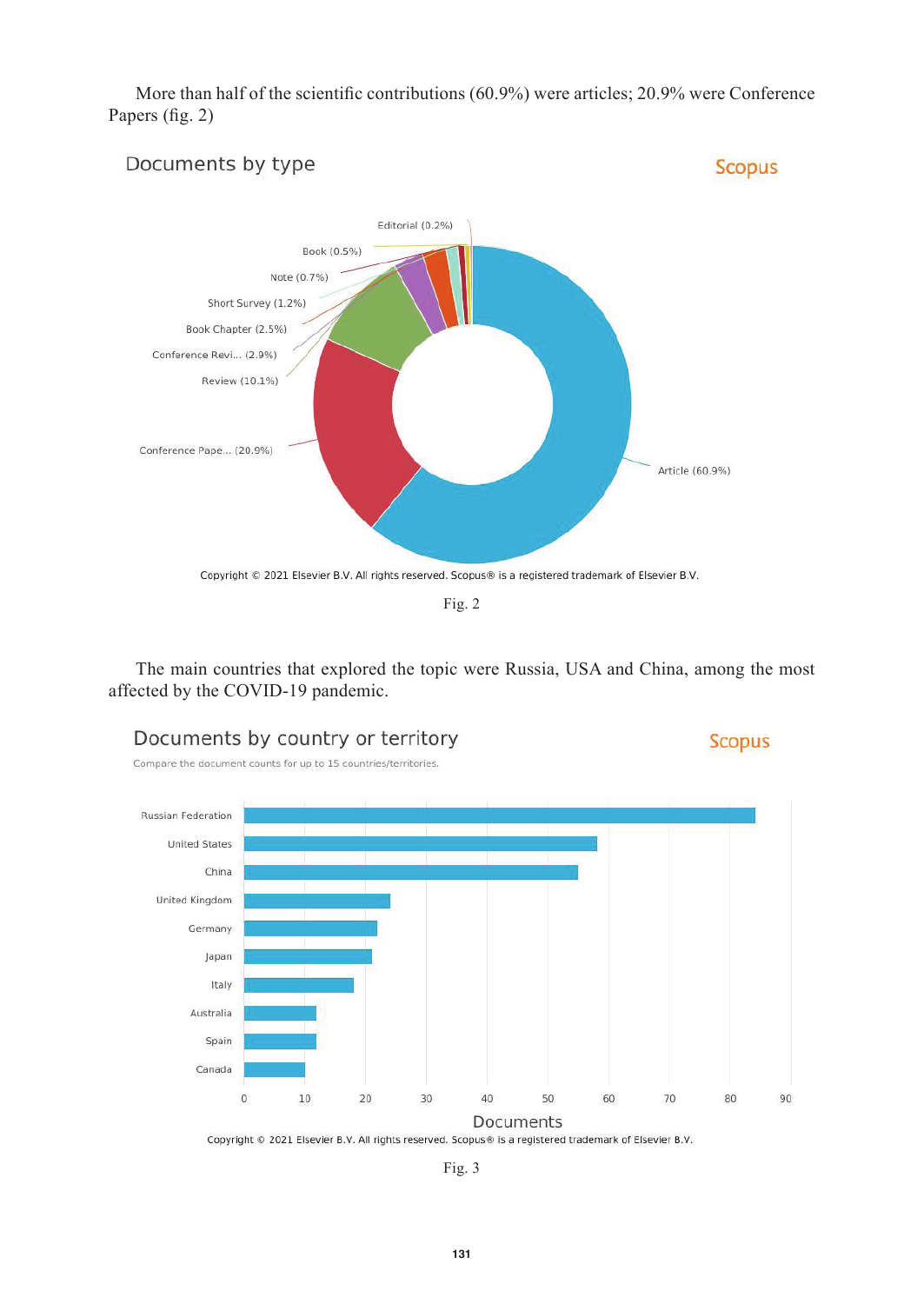# **4. Discussion**

The theme of technologies as a support to physical and motor activities in recent years has had an increasingly greater development in a physiological way, but the COVID-19 pandemic has speeded up this process. The study perspectives in the field are still wide, and it is very likely that, in the years to come, studies will be intensified to enhance the tools and methodologies available to practitioners and technicians. The indications coming from the national sports political institutions push in this direction too. An example of this is the "Guidelines. Methods of carrying out training for team sports", issued in Italy pursuant to the Decree of the President of the Council of Ministers dated May 17, 2020.

In this document of the Italian Government, among other things, we can read that "As part of one' s own organization, it is necessary to evaluate the sports and support activities that can be carried out remotely (in distance learning or teleworking mode) and, therefore [...] to use technological instruments suitable for performing sports and support activities outside the sports facility".

As for the activities that cannot be carried out remotely, and therefore need to be carried out in the sports facility, it is necessary to "evaluate the possibility of reorganizing them with the aim of reducing the number of sports operators (and / or accompanying persons) present simultaneously: it needs to assess whether it is possible to reorganize the tasks / activities in order to reduce their number, in compliance with any constraints required by the specific sports discipline / sports body / sports organization or technology, tools and operational limits, given the need to train in the very short term"; and "guarantee the detection of the presence of athletes, practitioners and other personnel in the places where sports, motor or physical activities are carried out, with a register or other solution, including of technological nature".

According to the Italian Government, it is clear that the use of technologies is a preferred path in the prevention and organization of sports activities. The digital technologies currently available offer numerous possibilities for carrying out risk assessment and mitigation, prevention, protection and surveillance / monitoring actions, with different methods and levels of invasiveness. Certainly, the sports field places very different constraints and specifications compared to other situations, such as those related to the use of these technologies in the workplace. In fact, it is necessary to distinguish between applications that increase safety in accessing and attending a sports facility, and those aimed at protecting athletes who practice sports at the facility. In the first case, the feasible approaches mainly concern position monitoring, access control and contact tracing. The systems that pursue these purposes mainly exploit the functionalities of personal communication devices (for example, mobile phones, smartphones, tablets), with which most of the users of the systems are equipped. The main objective, in this case, is to report to the athletes and technicians present in the facility, with appropriate alert messages, the situations in which the criterion of social distancing is likely to fail due to the type of training exercises being performed. As an example, we propose the case in which, during a workout based on the repetition of fundamentals in volleyball (such as dunks) carried out in the gym, which would fall into high-risk classes, some of the athletes do not notice that the distance from those who are before or alongside them has fallen below the allowable levels.

The adaptability of this type of solution depends very much on the type of sport practiced (the lower the dynamics required of the athletes, the greater the results obtainable), the type of activity envisaged (training, competition), the number of athletes simultaneously involved in the activity and present on the playing field. In modern training systems, the use of simulation tools and devices, based on virtual reality technologies aimed at modeling and virtual reproduction of gestures, movements and attitudes typical of a sport, is spreading. In fact, these tools allow an athlete to develop and strengthen technical and / or tactical skills and abilities in particularly important sports situations, contributing to a potential increase in the athlete's competitive performance.

In the current contingency, in which the performance of certain sports activities may not be practicable as they are characterized by high-risk classes, we suggest the integration of